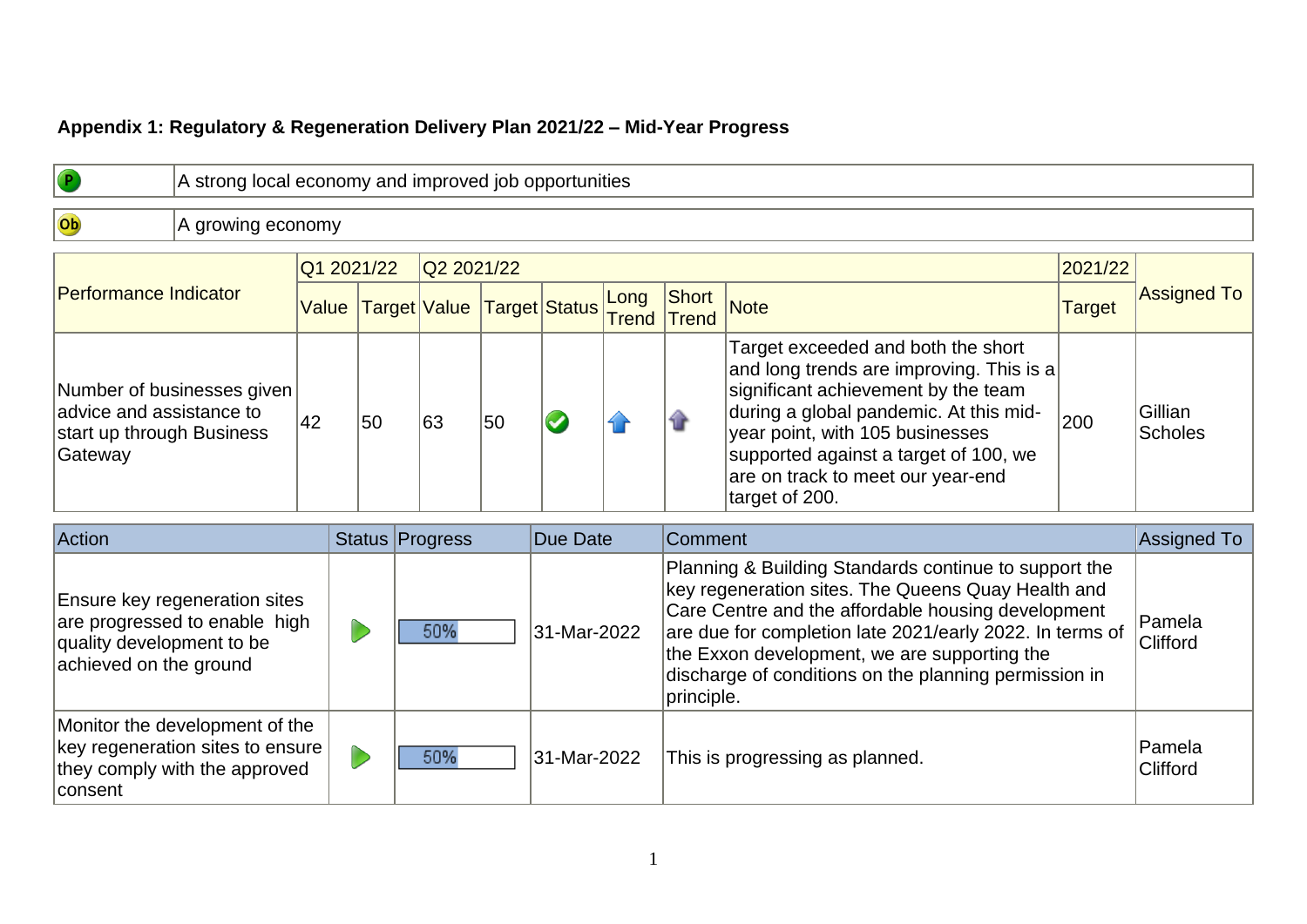| Action                                                            | Status Progress | Due Date    | Comment                                                                                                                                                                                                                                                                             | Assigned To                  |
|-------------------------------------------------------------------|-----------------|-------------|-------------------------------------------------------------------------------------------------------------------------------------------------------------------------------------------------------------------------------------------------------------------------------------|------------------------------|
| Deliver key regeneration sites<br>across West Dunbartonshire      | 50%             | 31-Mar-2022 | Officers continue to progress and monitor key sites in<br>the challenging climate of COVID-19 and BREXIT. As<br>part of our new Economic Strategy, which will be<br>presented to IRED 17 November, key regeneration<br>updates will be provided.                                    | Michael<br>McGuinness        |
| <b>Explore commercial</b><br>opportunities in our town<br>centres | 50%             | 31-Mar-2022 | <b>IRED committee approval to purchase Artizan Centre</b><br>secured 17 September and commercial opportunities<br>identified as part of the Alexandria Masterplan.                                                                                                                  | Michael<br><b>McGuinness</b> |
| Deliver the Town Centre<br>Recovery Plan                          | 50%             | 31-Mar-2022 | A number of different interventions have been delivered,<br>e.g. 'Loves Local', and these will continue to be<br>delivered and monitored. As part of our new Economic<br>Strategy, which will be presented to IRED 17 November,<br>town centre recovery will feature significantly. | Michael<br>McGuinness        |

| Risk                                                                                                      | <b>Current Risk</b><br><b>Matrix</b> | Date<br><b>Reviewed</b> | <b>Latest Note</b>                                                                                | <b>Target Risk Matrix</b> | Assigned To                                                     |
|-----------------------------------------------------------------------------------------------------------|--------------------------------------|-------------------------|---------------------------------------------------------------------------------------------------|---------------------------|-----------------------------------------------------------------|
| <b>Failure to deliver Queens</b><br>Quay Masterplan                                                       | ikelihood<br>Impact                  | 07-Oct-2021             | Focus continues on securing new housing<br>developments for the site.                             | ikelihoo<br>◠<br>Impact   | Michael<br>McGuinness                                           |
| Inability to meet demands of<br>Council to progress<br>regeneration projects within<br>desired timescales | kelihood<br>Impact                   | 07-Oct-2021             | Individual projects continue to progress,<br>reducing the likelihood of undesirable<br>loutcomes. | ikelihood<br>Impact       | Pamela<br>Clifford; Alan  <br>Douglas;<br>Michael<br>McGuinness |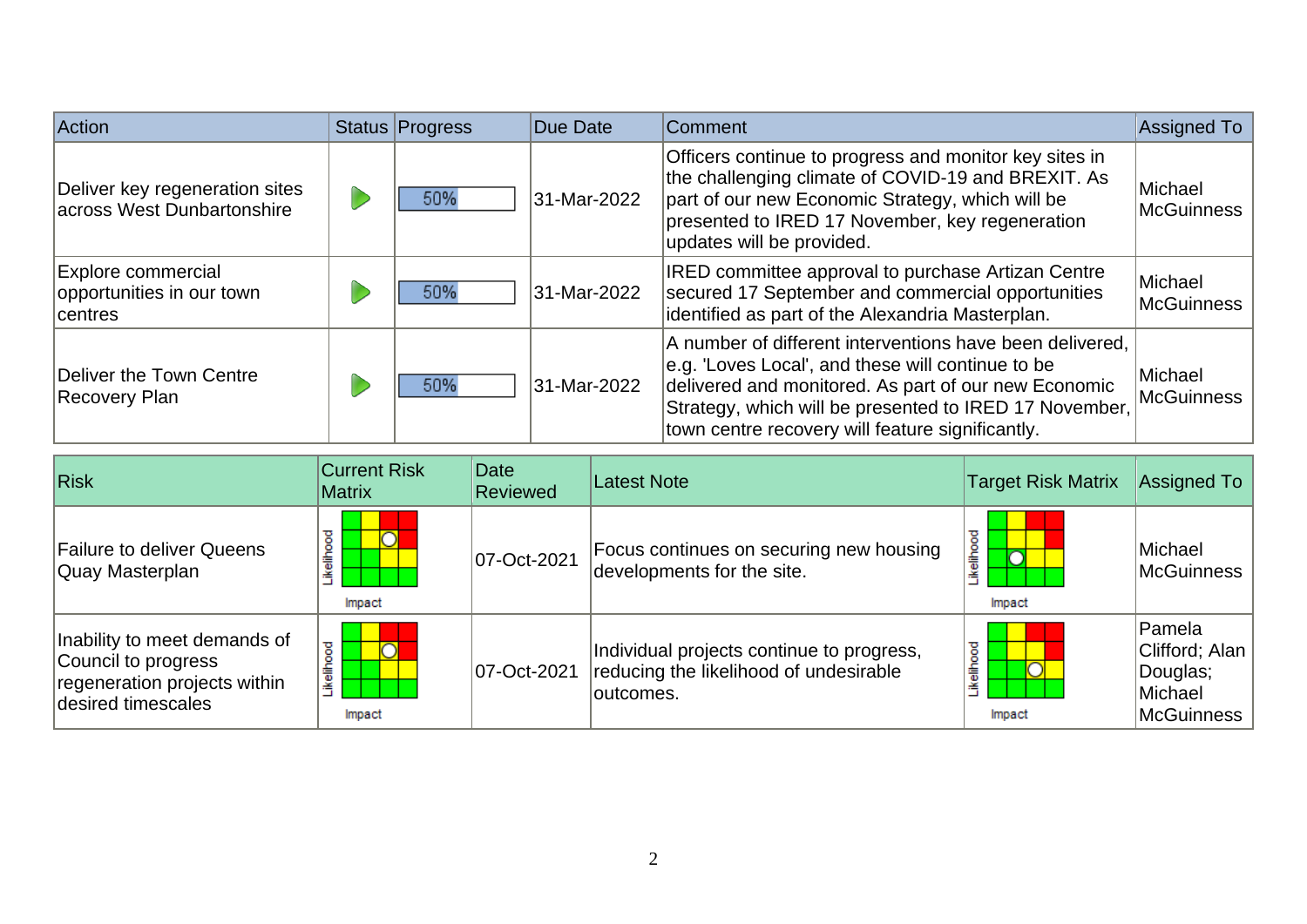| $\bullet$                                                                                                                        | Supported individuals, families and carers living independently and with dignity                                                                                        |  |                        |             |                                                                                                                                                                                                                                                                                                                              |                  |  |  |  |  |  |
|----------------------------------------------------------------------------------------------------------------------------------|-------------------------------------------------------------------------------------------------------------------------------------------------------------------------|--|------------------------|-------------|------------------------------------------------------------------------------------------------------------------------------------------------------------------------------------------------------------------------------------------------------------------------------------------------------------------------------|------------------|--|--|--|--|--|
| Ob                                                                                                                               | Improved wellbeing                                                                                                                                                      |  |                        |             |                                                                                                                                                                                                                                                                                                                              |                  |  |  |  |  |  |
| Action                                                                                                                           |                                                                                                                                                                         |  | <b>Status Progress</b> | Due Date    | Comment                                                                                                                                                                                                                                                                                                                      | Assigned To      |  |  |  |  |  |
| Work with Public Health<br>collaborative working and                                                                             | Scotland to ensure the whole<br>system approach is supported<br>with effective strategy, policy,<br>effective targeting of resources<br>in public health priority areas |  | 50%                    | 31-Mar-2022 | Engaged during Q1 and Q2 for pandemic response and<br>planning for engagement with Scottish Health Protection Martin<br>Network following Public Health Scotland review of its<br>structure.                                                                                                                                 | Keeley           |  |  |  |  |  |
| Work with national and regional<br>stakeholders to mitigate the<br>further effects of EU exit on food<br>trade including imports |                                                                                                                                                                         |  | 50%                    | 31-Mar-2022 | Continuing partnership working with Food Standards<br>Scotland and Scottish Government to develop Food<br>Import controls for which local authorities are<br>responsible for implementing. The Environmental Health<br>Manager chairs the national working group on Food<br>Imports which was created in mid September 2021. | Martin<br>Keeley |  |  |  |  |  |
| to Service Planning and<br>Sanctions as a result of<br>Scotland                                                                  | Implement a restart of Food Law<br>interventions and any changes<br>Administration and Enforcement<br>changes to or new code/s of<br>practice from Food Standards       |  | 66%                    | 31-Mar-2022 | Food Law restart initiated in October 2021. Resource<br>calculation complete for delivery and resource deficit<br>identified and being considered. Partial delivery with<br>existing resource is being undertaken. Highest risk food<br>business interventions are being prioritised throughout<br>the delivery period.      | Martin<br>Keeley |  |  |  |  |  |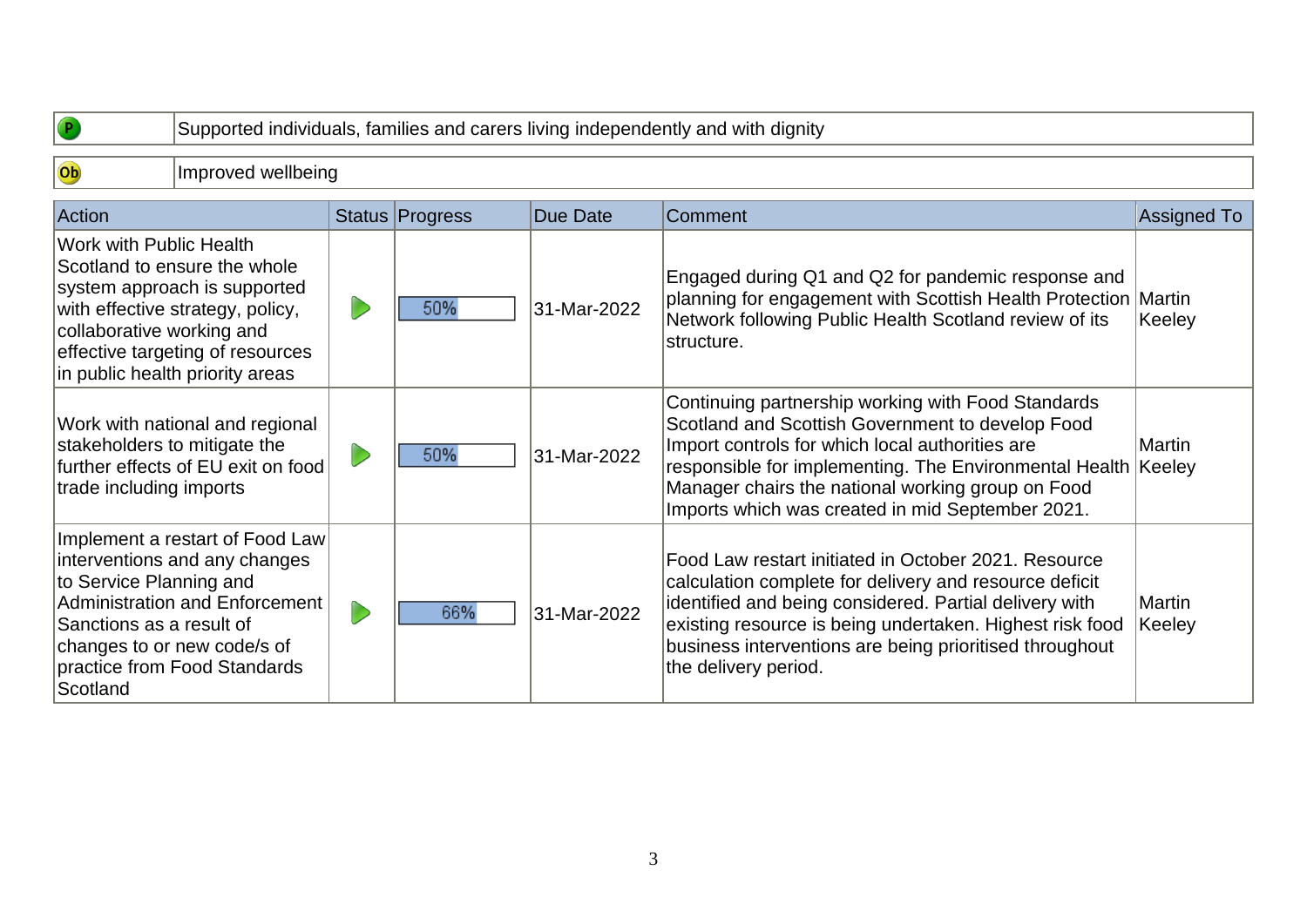| <b>Risk</b>                                   | <b>Current Risk</b><br>Matrix | Date<br><b>Reviewed</b> | <b>Latest Note</b>                                                                                                                                                                                                                                                                                                                                                                                         | <b>Target Risk Matrix</b> | <b>Assigned To</b> |
|-----------------------------------------------|-------------------------------|-------------------------|------------------------------------------------------------------------------------------------------------------------------------------------------------------------------------------------------------------------------------------------------------------------------------------------------------------------------------------------------------------------------------------------------------|---------------------------|--------------------|
| Post EU exit risk for<br>Environmental Health | ष्ठ<br>흩<br>Impact            | 22-Oct-2021             | The majority of EU Exit risks were<br>addressed in terms of export services being<br>agreed and transition period for unfettered<br>food import. Import food controls, taking into<br>account the Northern Ireland protocol, are<br>being developed in partnership with Food<br><b>Standards Scotland and Scottish</b><br>Government. The EH Manager chairs the<br>national working group on Food Imports. | Likeliho<br>Impact        | Martin<br>Keeley   |

Ob More affordable and suitable housing options

| Action                                                                                                                                                                  | Status Progress | Due Date    | Comment                                                                                                                                                                                                                                                                                                                                                                                    | Assigned To                  |
|-------------------------------------------------------------------------------------------------------------------------------------------------------------------------|-----------------|-------------|--------------------------------------------------------------------------------------------------------------------------------------------------------------------------------------------------------------------------------------------------------------------------------------------------------------------------------------------------------------------------------------------|------------------------------|
| Provide further legal assistance<br>in the negotiation and<br>completion of the requisite legal<br>agreements in relation to the<br>new affordable housing<br>programme | 50%             | 31-Mar-2022 | We continue to provide legal support to the new housing Alan<br>programme.                                                                                                                                                                                                                                                                                                                 | Douglas                      |
| Ensure the next phase of<br>Queens Quay Housing is<br>delivered                                                                                                         | 10%             | 31-Mar-2022 | Officers continue to engage with landowners who have<br>highlighted the challenges they are facing in securing<br>private housing development on the site. We will<br>continue to work with landowners to address these<br>challenges. It is likely, however, that this will impact on<br>the overall completion date of delivering private homes<br>and capital receipts for the Council. | Michael<br><b>McGuinness</b> |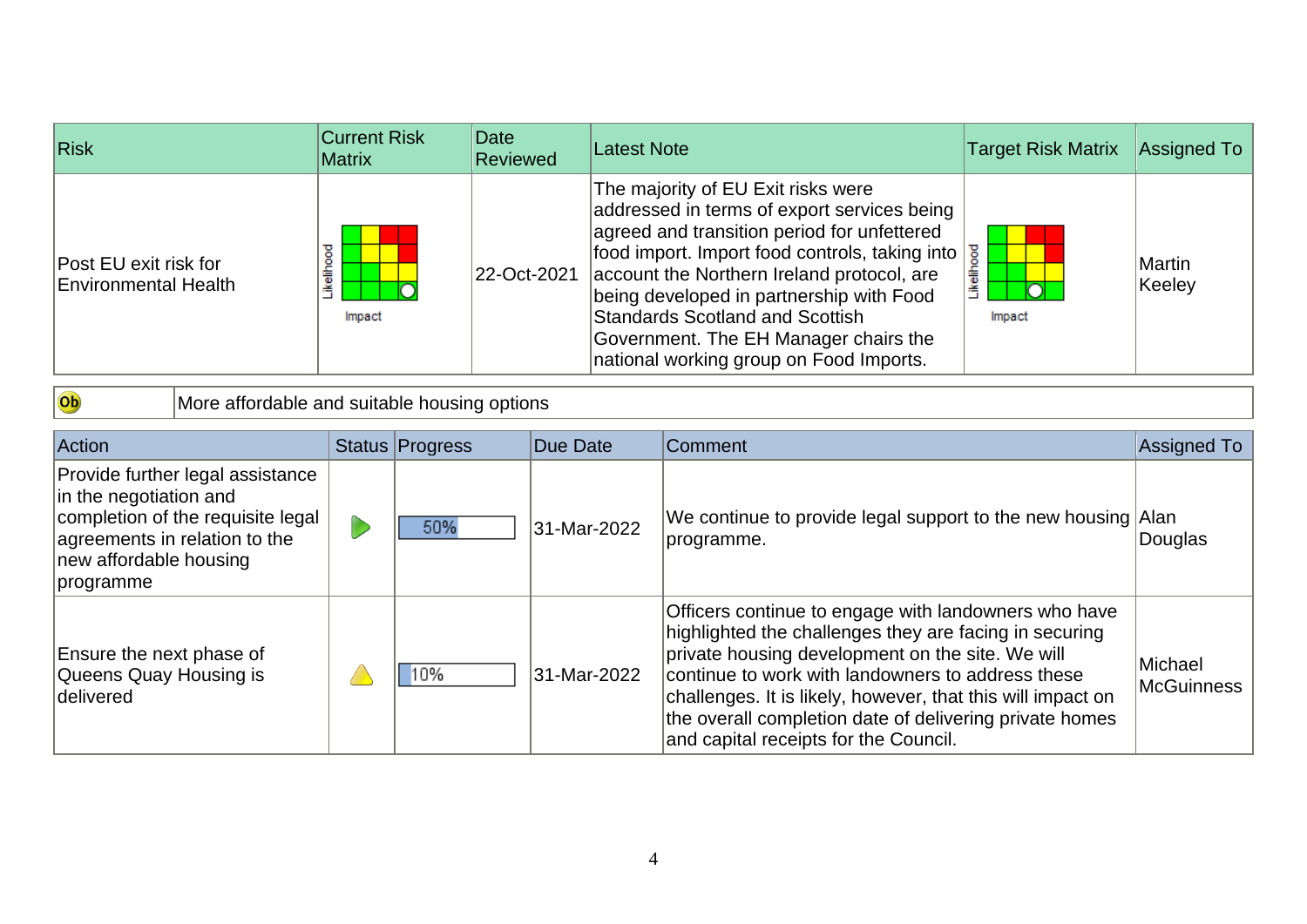| $\bullet$                                                                        |                                                                                                | Open, accountable and accessible local government |              |  |                       |                           |                       |                       |                                                                                                                                                                                       |                                |               |                                                      |  |  |
|----------------------------------------------------------------------------------|------------------------------------------------------------------------------------------------|---------------------------------------------------|--------------|--|-----------------------|---------------------------|-----------------------|-----------------------|---------------------------------------------------------------------------------------------------------------------------------------------------------------------------------------|--------------------------------|---------------|------------------------------------------------------|--|--|
| Ob                                                                               | Equity of access for all residents                                                             |                                                   |              |  |                       |                           |                       |                       |                                                                                                                                                                                       |                                |               |                                                      |  |  |
|                                                                                  |                                                                                                | Q1 2021/22                                        |              |  | Q2 2021/22<br>2021/22 |                           |                       |                       |                                                                                                                                                                                       |                                |               |                                                      |  |  |
| <b>Performance Indicator</b>                                                     |                                                                                                | Value                                             | Target Value |  | <b>Target Status</b>  |                           | Long<br><b>Trend</b>  | Short<br><b>Trend</b> | <b>Note</b>                                                                                                                                                                           |                                | <b>Target</b> | <b>Assigned To</b>                                   |  |  |
| Percentage of committee<br>agendas published within<br>standing order timescales |                                                                                                |                                                   |              |  | 100% 98.2% 100% 98.2% | $\bullet$                 |                       | for a                 | Target exceeded and on track to<br>meet year-end target.                                                                                                                              |                                | 99%           | George<br>Hawthorn;<br>Christine<br><b>McCaffary</b> |  |  |
| <b>Risk</b>                                                                      | <b>Current Risk</b>                                                                            | Date<br><b>Latest Note</b><br><b>Reviewed</b>     |              |  |                       | <b>Target Risk Matrix</b> |                       | Assigned To           |                                                                                                                                                                                       |                                |               |                                                      |  |  |
| well, particularly during the<br>Council.                                        | Failure to organise elections<br>COVID-19 pandemic, resulting<br>in reputational damage to the | ikelihood                                         | Impact       |  | 01-Oct-2021           |                           | all future elections. |                       | Measures were developed to mitigate the<br>risk of infection for all election processes for<br>the Scottish Parliamentary Election in May<br>2021. These will be adapted and used for | <b>kelihood</b><br>n<br>Impact |               | George<br>Hawthorn                                   |  |  |
| $\bullet$                                                                        |                                                                                                |                                                   |              |  |                       |                           |                       |                       | Efficient and effective frontline services that improve the everyday lives of residents                                                                                               |                                |               |                                                      |  |  |
| Ob                                                                               | A continuously improving Council delivering best value                                         |                                                   |              |  |                       |                           |                       |                       |                                                                                                                                                                                       |                                |               |                                                      |  |  |
|                                                                                  |                                                                                                | Q1 2021/22                                        |              |  | Q2 2021/22            |                           |                       |                       |                                                                                                                                                                                       |                                | 2021/22       |                                                      |  |  |
| <b>Performance Indicator</b>                                                     |                                                                                                |                                                   |              |  |                       |                           | ILona                 | Short                 |                                                                                                                                                                                       |                                |               | <b>Assigned To</b>                                   |  |  |

| <b>IPerformance Indicator</b>                                                            |     |    |     | Nalue Target Value Target Status Friend Trend Note |                  |     | Short |                                                                                                             | <b>Target</b> | <b>Assigned To</b>         |
|------------------------------------------------------------------------------------------|-----|----|-----|----------------------------------------------------|------------------|-----|-------|-------------------------------------------------------------------------------------------------------------|---------------|----------------------------|
| Planning applications (major  <br>developments) - average<br>number of weeks to decision | N/A | 20 | N/A | 20                                                 | <sup>I</sup> N/A | N/A | N/A   | INo planning application decisions<br>for major developments were issued 20<br>$\ln Q1$ or Q2 of this year. |               | 'Pamela<br><b>Clifford</b> |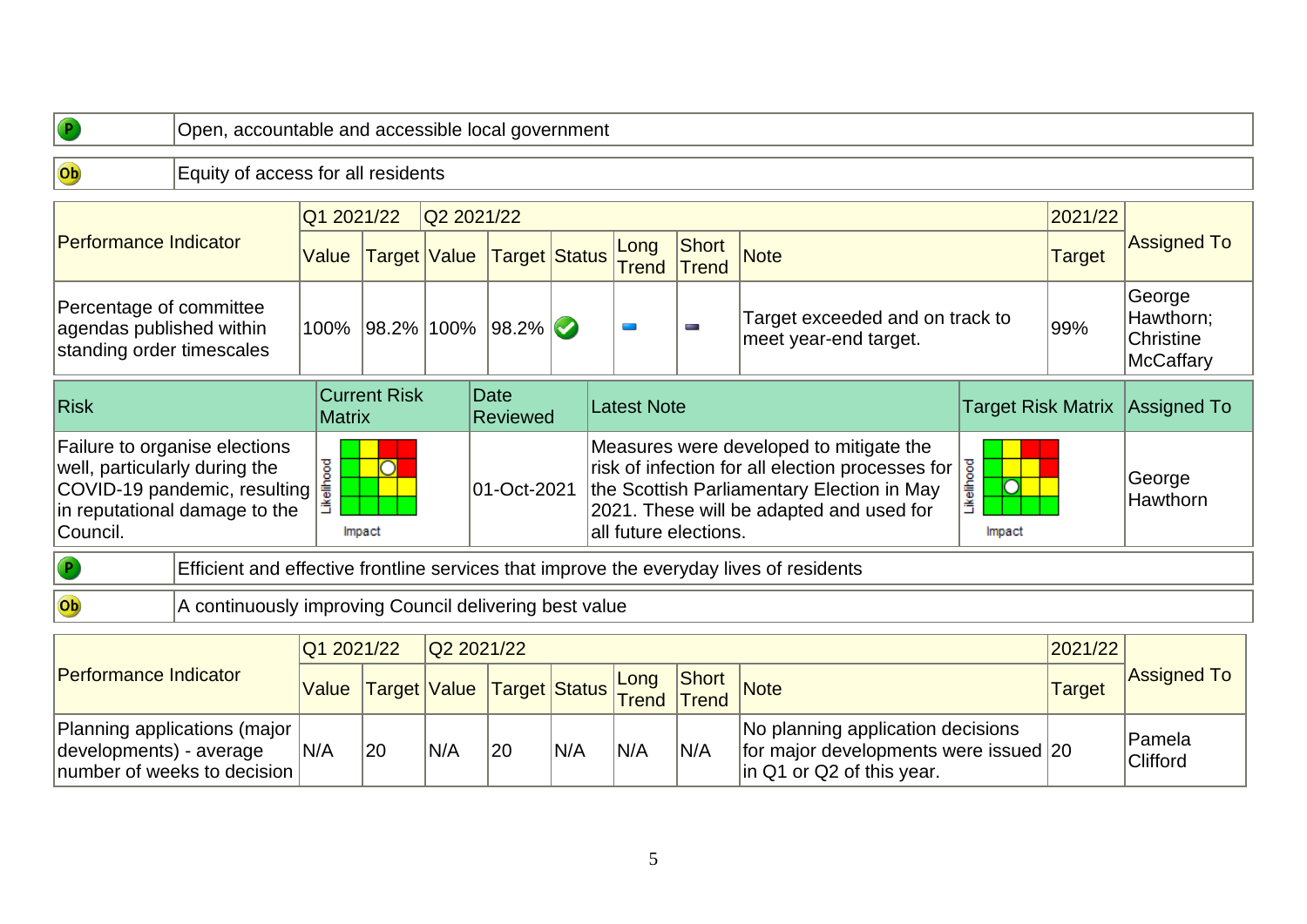|                                                                                                                 | Q1 2021/22 |              | Q2 2021/22 |                |  |                      |                       |                                                                                                                                                                                                                                                                             |               | 2021/22            |  |
|-----------------------------------------------------------------------------------------------------------------|------------|--------------|------------|----------------|--|----------------------|-----------------------|-----------------------------------------------------------------------------------------------------------------------------------------------------------------------------------------------------------------------------------------------------------------------------|---------------|--------------------|--|
| Performance Indicator                                                                                           | Value      | Target Value |            | Target Status  |  | Long<br><b>Trend</b> | Short<br><b>Trend</b> | <b>Note</b>                                                                                                                                                                                                                                                                 | <b>Target</b> | <b>Assigned To</b> |  |
| Planning applications<br>(householder) - average<br>number of weeks to decision                                 | 7.7        | 17           | 6.9        | $\overline{7}$ |  |                      |                       | Q2 target met and performance<br>improving over short and long term.<br>At this mid-year point, it is likely that<br>the year-end target will be met.                                                                                                                       |               | Pamela<br>Clifford |  |
| Planning applications (local<br>development, excluding<br>householder) - average<br>number of weeks to decision | 16.7       | 12           | 9.4        | 12             |  |                      |                       | While Q1 target was missed, Q2<br>target was exceeded. Based on the<br>strong performance in Q2, it is<br>possible that the year-end target will<br>be met.                                                                                                                 | 12            | Pamela<br>Clifford |  |
| Percentage of building<br>warrant applications<br>responded to within 20<br>working days                        | 72%        | 80%          | 93%        | 80%            |  |                      |                       | Target exceeded and performance<br>improving over short and long term.<br>At this mid-year point, it is likely the<br>year-end target will be met.                                                                                                                          | 80%           | Pamela<br>Clifford |  |
| Overall time taken to issue<br>building warrant (weeks)                                                         | 20.8       | 16           | 23.4       | 16             |  |                      | J                     | Q1 and Q2 targets missed. At this<br>mid-year point we are unlikely to<br>meet year-end target. The focus for<br>the remaining 6 months will be in<br>improving performance as staffing<br>levels have improved and a number<br>of older warrants have now been<br>lissued. | 16            | Pamela<br>Clifford |  |

| Action                                                                                                                                        | <b>Status Progress</b> | Due Date    | <b>Comment</b>                                                | Assigned To  |
|-----------------------------------------------------------------------------------------------------------------------------------------------|------------------------|-------------|---------------------------------------------------------------|--------------|
| Support the establishment of the<br><b>West Dunbartonshire Energy</b><br><b>LLP Strategic and Management</b><br>Board through the development | 50%                    | 31-Mar-2022 | The first meeting of the Strategic Board was held 22<br>June. | Alan Douglas |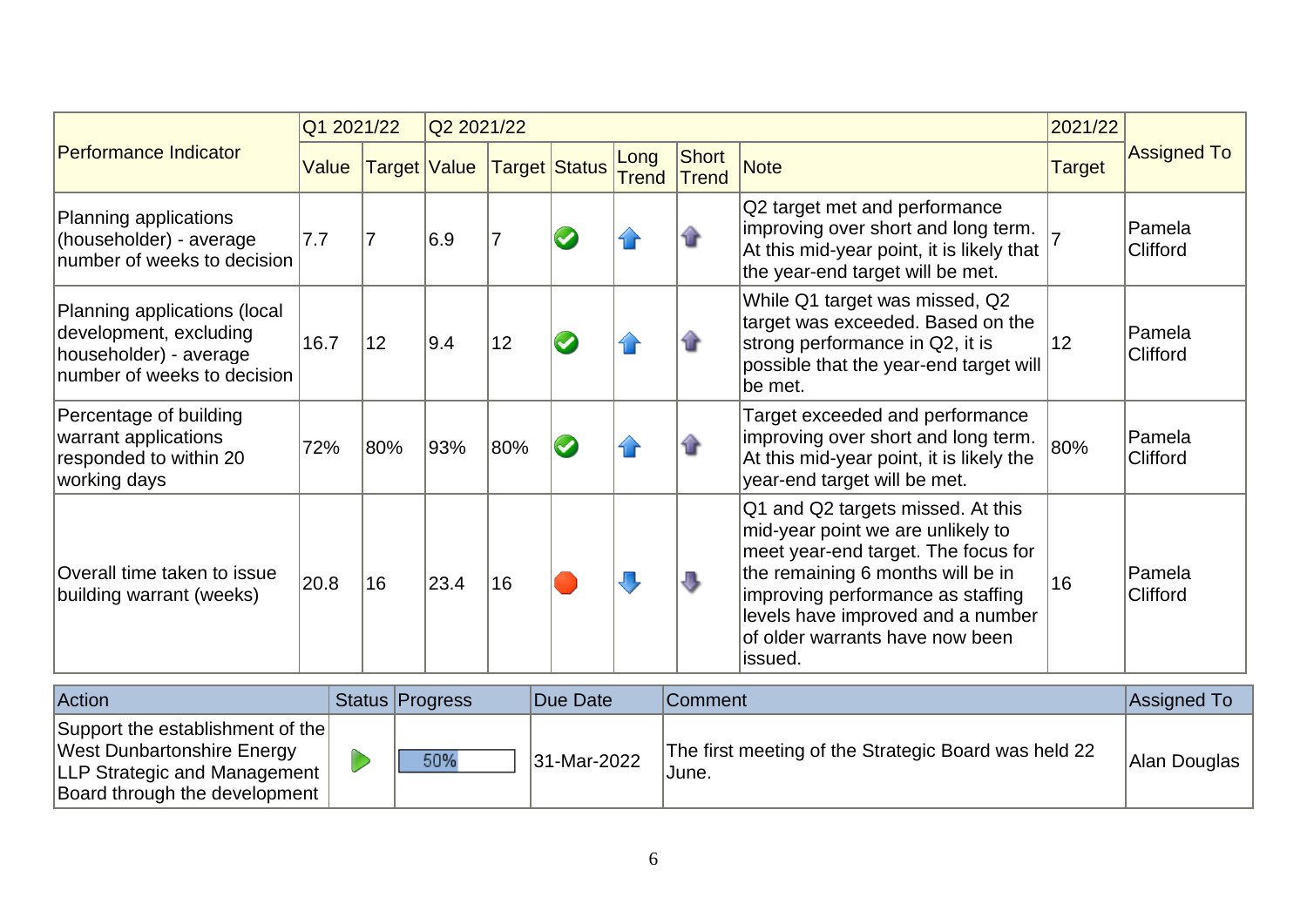| Action                                                                                                                                              |           | Status Progress | Due Date    | Comment                                                                                                                                                                                                                                                                                      | <b>Assigned To</b> |
|-----------------------------------------------------------------------------------------------------------------------------------------------------|-----------|-----------------|-------------|----------------------------------------------------------------------------------------------------------------------------------------------------------------------------------------------------------------------------------------------------------------------------------------------|--------------------|
| of rules surrounding the<br>interaction of members, as well<br>as providing day to day legal<br>ladvice                                             |           |                 |             |                                                                                                                                                                                                                                                                                              |                    |
| Designate and train service data<br>ambassadors for the Corporate<br>Data Information Management<br>System (MAGIC) system                           |           | 20%             | 31-Mar-2022 | While this action was started and some progress<br>made, it is now on hold due to long term absence. It's<br>anticipated that work will recommence in early 2022.                                                                                                                            | Pamela<br>Clifford |
| Assess the implications of the<br>new measures being introduced<br>by the Scottish Government in<br>relation to the Planning Act<br>(Scotland) 2019 |           | 0%              | 31-Mar-2022 | This has yet to commence as delayed by the Scottish<br>Government due to the pandemic. We are now<br>anticipating guidance in 2022 although no date has<br>been confirmed.                                                                                                                   | Pamela<br>Clifford |
| Co-ordinate the refurbishment of<br>civic areas of Clydebank Town<br>$ $ Hall                                                                       |           | 40%             | 31-Aug-2021 | Works have commenced and are due to be completed<br>by December 2021. This is later than the original<br>August deadline due in part to plans being revised and<br>re submitted to Building Standards for the works to the<br>toilet and kitchen area as well as the impact of COVID-<br>19. | George<br>Hawthorn |
| Co-ordinate the organisation of<br>remaining civic events to<br>commemorate the 80th<br>Anniversary of the Clydebank<br><b>Blitz</b>                |           | 20%             | 31-Mar-2022 | A date has been agreed with RSNO for a concert in<br>November 2021. Other events will take place by March<br>2022.                                                                                                                                                                           | George<br>Hawthorn |
| Organise and implement the<br><b>Scottish Parliamentary Election</b>                                                                                | $\bullet$ | 100%            | 30-Jun-2021 | Scottish Parliamentary Election organised and<br>implemented successfully.                                                                                                                                                                                                                   | George<br>Hawthorn |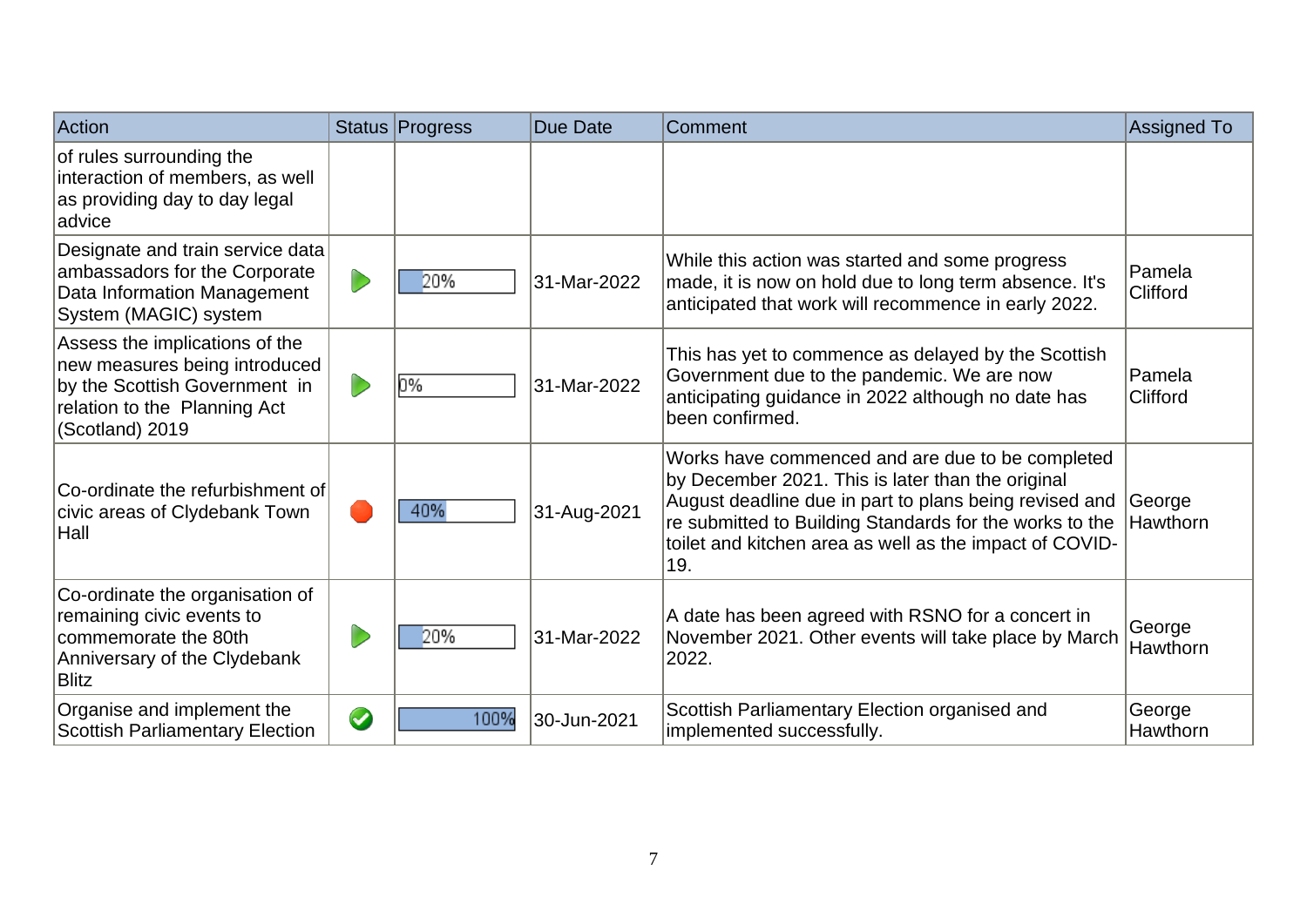| <b>Risk</b>                                                                                            | <b>Current Risk</b><br><b>Matrix</b> | <b>Date</b><br>Reviewed | <b>Latest Note</b>                                                                                                                                                                                                                                                                                                                                                                                           | <b>Target Risk</b><br><b>Matrix</b> | <b>Assigned To</b>   |
|--------------------------------------------------------------------------------------------------------|--------------------------------------|-------------------------|--------------------------------------------------------------------------------------------------------------------------------------------------------------------------------------------------------------------------------------------------------------------------------------------------------------------------------------------------------------------------------------------------------------|-------------------------------------|----------------------|
| Failure to monitor and enforce<br>regulatory areas with public<br>∣risk                                | Likelihood<br>O<br>Impact            | 22-Oct-<br>2021         | This continues to be a risk together with COVID<br>recovery. Food law interventions restarted in<br>October. Further resources may be required to<br>deliver Food Law interventions to comply with the<br>Scottish statutory code of practice for Food Law<br>interventions.                                                                                                                                 | <b>kelihood</b><br>Impact           | <b>Martin Keeley</b> |
| COVID-19 impact on<br>Regulatory & Regeneration<br><b>Service Delivery</b>                             | Likelihood<br>Impact                 | 05-Oct-<br>2021         | While the move to home working has been largely<br>successful there remains a natural drop in efficiency<br>in some areas which is impossible to completely<br>remove. As the economy opens up some services<br>are likely to experience additional pressure which<br>may be difficult to manage without some drop in<br>efficiency.                                                                         | Likelihood<br>Impact                | <b>Peter Hessett</b> |
| COVID-19 impact on<br><b>Regulatory &amp; Regeneration</b><br>Workforce                                | Likelihood<br>∩<br>Impact            | 05-Oct-<br>2021         | The principle risk here continues to relate to<br>significant staff being absent either due to COVID-<br>19 or self isolation particularly in front line services<br>where working from home is not as suitable.<br>Appropriate safety measures are in place<br>(processes have been risk assessed) to minimise<br>the likelihood of this happening. As a result, the risk<br>score at mid-year remains low. | <b>kellhood</b><br>Impact           | Peter Hessett        |
| Income for services continues<br>to be dramatically reduced as<br>a result of the COVID-19<br>pandemic | Likelihood<br>Impact                 | 08-Oct-<br>2021         | This continues to be an issue for R&R services.                                                                                                                                                                                                                                                                                                                                                              | Likelihood<br>Impact                | Peter Hessett        |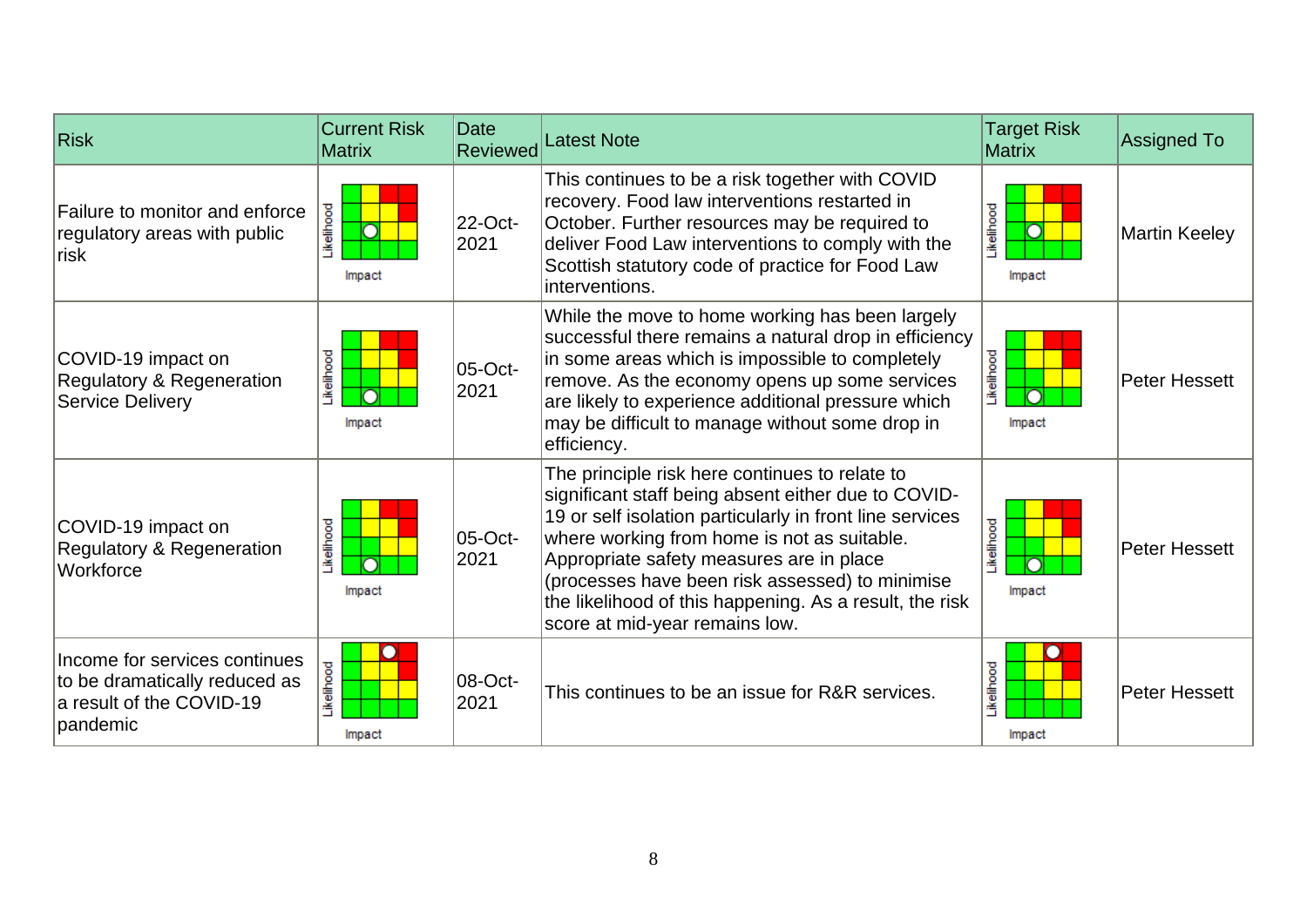| <b>Risk</b>                                                                                                                                                                                                       | <b>Current Risk</b><br><b>Matrix</b> | Date<br>Reviewed | Latest Note                                                                                                                                                                                                                                                                                                                                                                                                                                   | <b>Target Risk</b><br><b>Matrix</b> | <b>Assigned To</b>     |
|-------------------------------------------------------------------------------------------------------------------------------------------------------------------------------------------------------------------|--------------------------------------|------------------|-----------------------------------------------------------------------------------------------------------------------------------------------------------------------------------------------------------------------------------------------------------------------------------------------------------------------------------------------------------------------------------------------------------------------------------------------|-------------------------------------|------------------------|
| Failure to adequately respond<br>to an emergency situation<br>such as a multiple fatality<br>workplace accident, outbreak<br>of food borne communicable<br>disease, a major public health<br>incident or pandemic | ikelihood<br>Impact                  | 22-Oct-<br>2021  | Within Environmental Health, the Service Co-<br>ordinator post has now been filled along with two<br>where yacancies with start dates in October 2014<br>November 2021 respectively. Further resources may<br>Fraction of the deliver Food Law interventions to<br>for Food Law interventions. In the event of a major<br>incident, other routes would be explored to meet the<br>short term need for that incident, including mutual<br>aid. | Impact                              | Martin Keeley          |
| Inability to recruit successfully<br>to enable performance to be<br>Imaintained                                                                                                                                   | <b>ikelihood</b><br>Impact           | 30-Sep-<br>2021  | Two vacancies in Environmental Health are now<br>being filled and there are vacancies in Planning that $\frac{3}{8}$ are being filled or out for advert. In addition, Building $\frac{2}{8}$<br>Standards has introduced a new service delivery<br>model and new staffing.                                                                                                                                                                    | $\overline{\text{O}}$<br>Impact     | <b>Pamela Clifford</b> |

## Ob

Sustainable & attractive local communities

| Action                                                                                                                                                   | Status Progress | Due Date    | Comment                                                                                                                                                                                              | Assigned To                  |
|----------------------------------------------------------------------------------------------------------------------------------------------------------|-----------------|-------------|------------------------------------------------------------------------------------------------------------------------------------------------------------------------------------------------------|------------------------------|
| <b>Ensure Council has positioned</b><br>the Energy Centre to showcase<br>best practice at COP26                                                          | 50%             | 31-Mar-2022 | Graphics screens and timeline wall graphics have been<br>installed at the Energy Centre in preparations for<br>COP26. Officers are continuing to prepare for COP26<br>to showcase the Energy Centre. | <b>Michael</b><br>McGuinness |
| Develop a Climate Change<br>Action plan to support the<br>implementation of the Climate<br>Change Strategy and ensure it<br>is devolved and mainstreamed | 50%             | 31-Mar-2022 | Action Plan was submitted to Council 27 October.                                                                                                                                                     | Michael<br><b>McGuinness</b> |